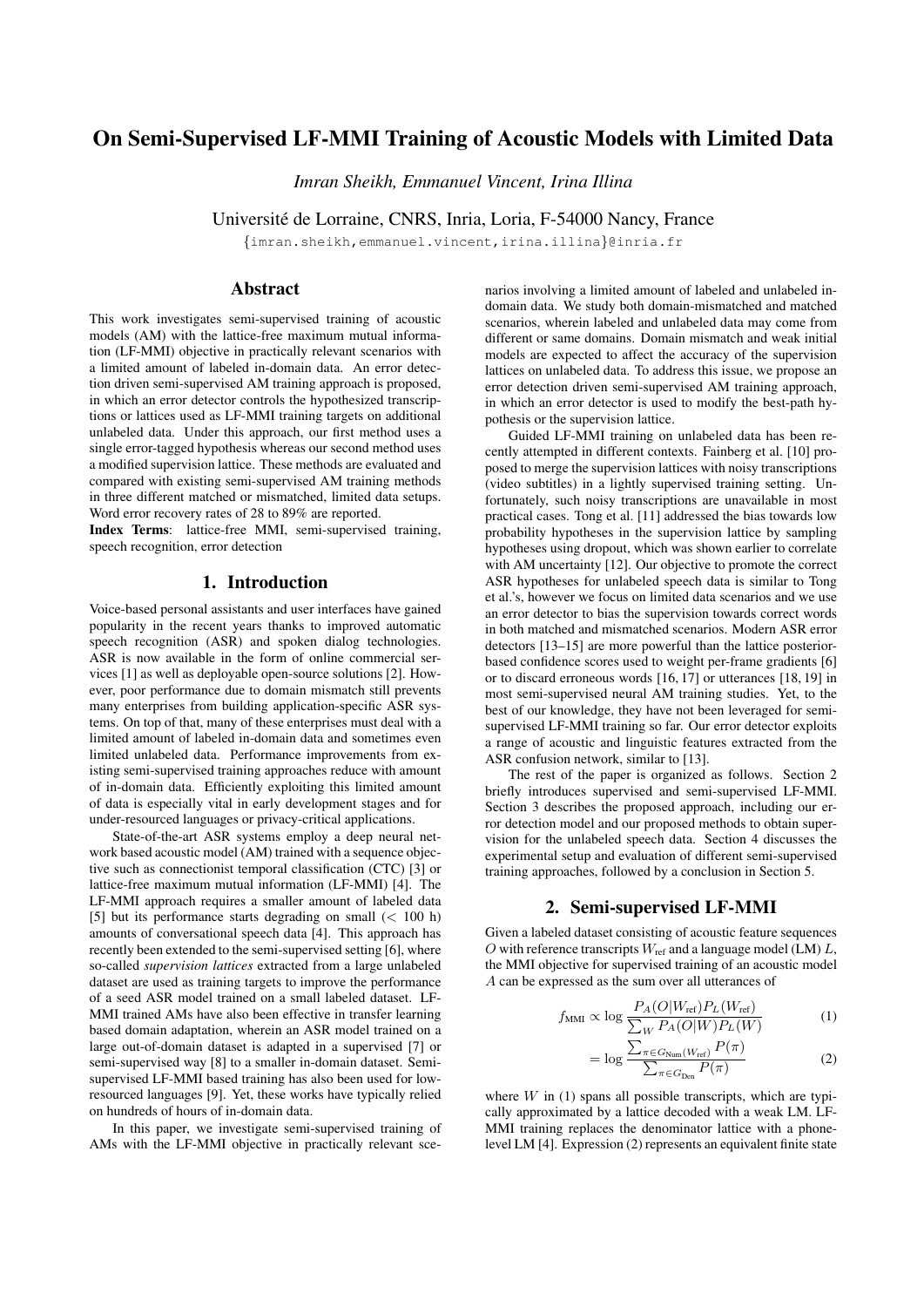transducer (FST) version of (1), wherein the sequence of states in the reference transcript forms the numerator graph  $G_{Num}$  and all possible state sequences of the phone-level LM form the denominator graph  $G_{Den}$ .

In the case of semi-supervised AM training, the reference transcripts  $W_{\text{ref}}$  for utterances in the unlabeled dataset are not available. Instead, training relies on a set of hypotheses  $H$  obtained using a seed ASR model trained on the labeled dataset. The objective function for these utterances becomes

$$
f_{\text{MMI}} \propto \log \frac{\sum_{W \in H} P_A(O|W) P_L(W)}{\sum_W P_A(O|W) P_L(W)} \tag{3}
$$

$$
= \log \frac{\sum_{\pi \in G_{\text{Num}}(H)} P(\pi)}{\sum_{\pi \in G_{\text{Den}}} P(\pi)}.
$$
\n(4)

It can be optimized using the same algorithm as (2), with the only difference that  $G_{Num}$  is bigger. See [6] for more details.

### 3. Proposed Approach

Semi-supervised LF-MMI has been shown to be effective with limited amounts of labeled training data [6]. However, domain mismatch and limited amounts of unlabeled speech data are expected to affect its performance. Mismatched vocabularies and biased LMs can affect the presence and the scores of the correct word sequences in the decoded lattices obtained from unlabeled data. We propose to use an explicit error detection model to control the supervision on the unlabeled speech data.



Figure 1: *Error detection driven semi-supervised AM training. Dashed arrows indicate 'use for training'.*

#### 3.1. Error Detection Driven Semi-supervised AM Training

Figure 1 shows a block diagram of the proposed error detection driven semi-supervised AM training approach. In the first step, labeled training data containing accurate speech-transcript pairs are used to train the seed AM and LM. These seed models are used to decode the unlabeled speech data into ASR lattices. ASR confusion networks (a.k.a. sausages) are obtained from these lattices by minimum Bayes risk (MBR) decoding [20]. A pre-trained error detector, as will be discussed in Section 3.2, tags the confusion network bins into 3 classes:  $\langle error \rangle$ ,  $\langle$  noerror > and <eps >. These tags correspond to the error detector's hypotheses whether the best arc of a confusion bin is erroneous, correct, or a null arc, respectively. To exploit these tags for semi-supervised AM training, we propose two methods.

#### *3.1.1. Err2Unk Semi-Supervised AM Training*

The MBR estimate of the word sequence corresponding to a test utterance can be obtained by taking the most probable arc at each confusion bin [20]. A similar MBR hypothesis can be obtained for each unlabeled training utterance. However, we propose to use the tags from the error detector to: (a) retain the most probable arc of a confusion bin tagged as  $\langle$  no-error $\rangle$ , (b) remove the most probable arc of a confusion bin tagged as  $\langle eps \rangle$ , and (c) replace the most probable arc of a confusion bin tagged as <error> with <unk> (which typically corresponds to a garbage phone or spoken noise). Hence, we refer to this method as *Err2Unk* semi-supervised training. Utterances which are left only with  $\langle$ unk $\rangle$  symbols are excluded from the training process. The set of Err2Unk transcriptions for the unlabeled speech data is merged with the labeled data and a new AM is trained using the standard supervised LF-MMI approach.

#### *3.1.2. Err2Lat Semi-Supervised AM Training*

Our Err2Unk method resorts to the <unk> symbol in place of words hypothesized to be erroneous by the error detector. Our second proposal, the *Err2Lat* method, falls back to the decoded lattice in the error regions. The main motivation is to exploit the uncertainty in the decoded lattices, similar to standard semisupervised LF-MMI [6], but only in the hypothesized error regions. To do so, we combine the Err2Unk transcript with the original decoded lattice using an approach similar to Fainberg et al.'s [10]. However, we propose a crucial modification to their lattice combination method.

The lattice combination method in [10] takes a linear transducer R representing a noisy transcription and an ASR decoded lattice H projected on words with all weights scaled to zero. An edit transducer  $E$  that allows for insertions, deletions, and substitutions is used to compose them as:

$$
T = R \circ E \circ H. \tag{5}
$$

This is followed by (a) pruning, which retains the paths below a given cost, (b) projecting the pruned transducer on the output, and (c) epsilon removal, determinization, and minimization:

$$
T = \min(\det(\text{rmeps}(\text{proj}(\text{prune}(R \circ E \circ H))))). \tag{6}
$$

See [10] for further details on the edit transducer, pruning, and a visual example. It must be noted that this lattice combination method collapses to the word sequence in  $R$  when it is also present in the corresponding region of H. Hence, it cannot be used directly with Err2Unk transcripts, since it is likely to collapse back to  $\langle$ unk $\rangle$  in error regions.

To avoid this issue, we replace all  $\langle$ unk $\rangle$  arcs  $A_{\text{UNK}}$  introduced by the Err2Unk method in the Err2Unk transcript  $R_{E2U}$ by arcs  $A<sub>00S</sub>$  whose output symbol is not part of the symbol table of the LM graph  $G$ :

$$
R = \text{replace}(R_{\text{E2U}}, A_{\text{UNK}}, A_{\text{OOS}}). \tag{7}
$$

The modified transcript  $R$  is combined with  $H$  as in (6). The combined transducer  $T$  is composed with  $G$  to add LM costs,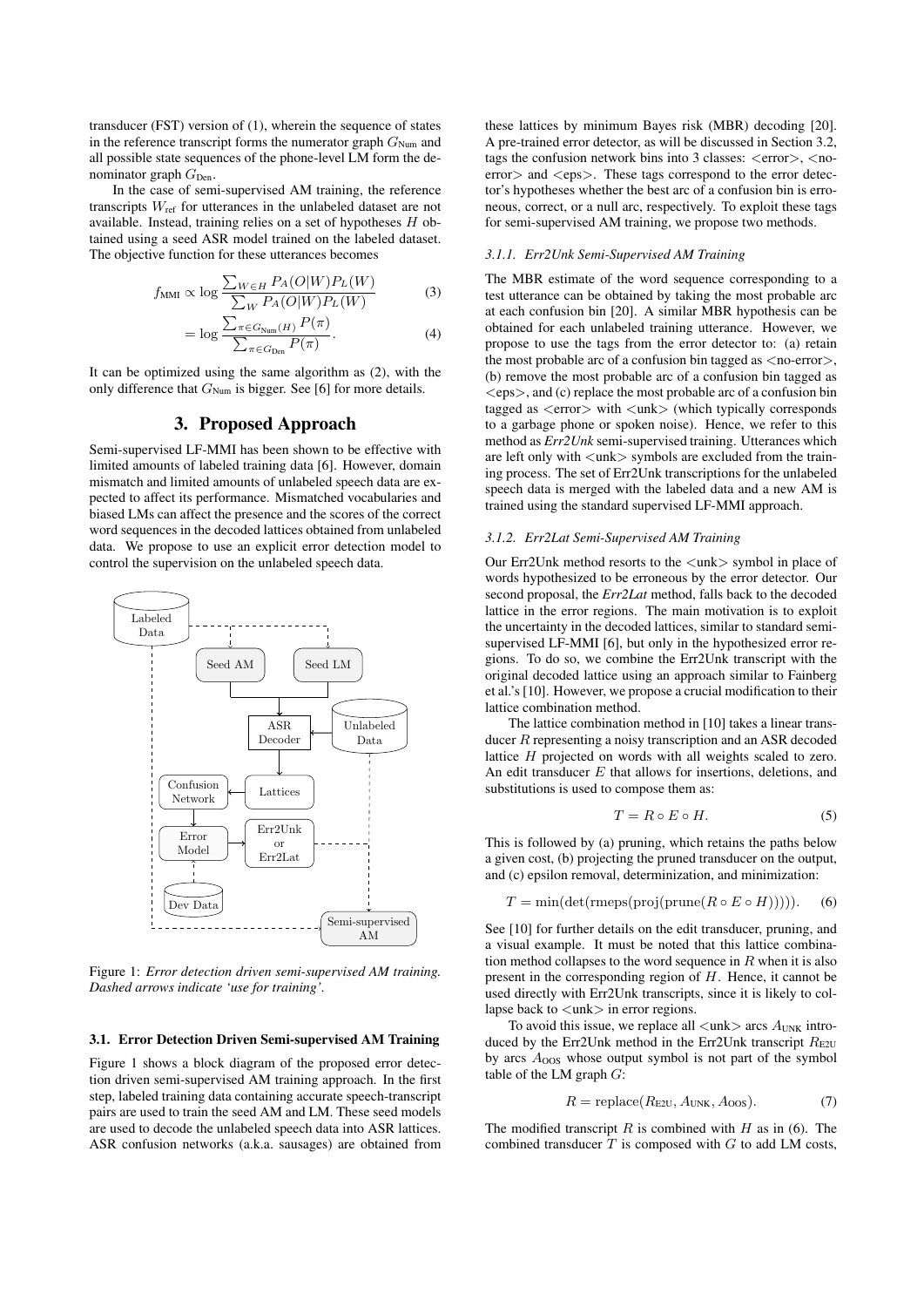and the resulting FST is used to compile a new training graph which is aligned to the speech utterance to add acoustic costs. The result of these operations is the supervision lattice for a given unlabeled speech utterance in our Err2Lat method.

#### 3.2. Error Detection Model

The error detector is a neural network based classifier trained on features extracted from the ASR confusion network. We use the same feature set as the baseline features proposed in [13], except that we use a 3-gram LM to extract LM-related features due to limited LM training data. As compared to the feedforward neural network classifier in [13], we use a bidirectional long short-term memory network which can make use of the context in the sequence of confusion bins in an utterance.

The training data for this classifier must be disjoint from the training set used to train the ASR AM and LM. Indeed, the confusion statistics and errors made on that training set do not generalize to unseen utterances, especially in domain-mismatched scenarios. In the following, we demonstrate that it is feasible to effectively train the error detection model on the development set, i.e., no additional labeled data is required on top of the development set which is always needed.

## 4. Experiments and Evaluation

We evaluate the two proposed approaches for the task of AM training for conversational speech. In the following, we introduce the considered evaluation setups, describe the baselines and the other semi-supervised AM training approaches they are compared with, and discuss the results.

#### 4.1. Small-Data and/or Domain-Mismatched Setups

We consider three limited data setups. The first one is a domainmismatched scenario involving read vs. conversational speech. The two others are matched-domain scenarios involving human conversations and human-machine dialogs, respectively. Table 1 summarizes the datasets and splits used.

### *4.1.1. LS100-VM20: From Read to Conversational Speech*

Recent speech data collection efforts by the open data community have lead to significant amounts of read speech in different languages [21, 22]. Yet, AMs trained on such read speech corpora show degraded performance on conversational speech encountered in most real life applications. Previous works have studied such scenarios [7, 8], albeit with several hundred hours of read and conversational speech data. For most languages, the conversational speech data available in the initial development stages is much smaller and it is mostly unlabeled. Not even all languages have such a large amount of read speech data to begin with, as evident from the statistics available from [22].

To assess this scenario, we select the standard *train-clean-100* subset of the English read speech corpus Librispeech [21] as our labeled out-of-domain training dataset, and 20 h of English conversational speech from the Verbmobil corpus [23] as our unlabeled in-domain training dataset. The development and test sets, which consist of 2 and 3 h of speech, respectively, are extracted from Verbmobil. Speakers and conversations do not overlap across the three subsets of the Verbmobil corpus. Conversations corresponding to speakers with non-US English accent are kept in the development and test sets to resemble real application scenarios. We refer to this setup as *LS100-VM20*.

### *4.1.2. VM5-VM20: Human-Human Conversations*

Our second setup tackles the matched-domain scenario where both labeled and unlabeled training data belong to the Verbmobil conversational speech corpus. By contrast with [6], we consider a limited data scenario. Specifically, we consider 5 additional hours of the Verbmobil corpus as a labeled training dataset. The unlabeled training set, the development set, and the test set are same as for LS100-VM20. We refer to this setup as *VM5-VM20*. Again, speakers and conversations do not overlap across the four subsets of Verbmobil.

### *4.1.3. LG4-LG19:Human-Machine Dialog Utterances*

We also analyze the matched-domain scenario wherein both labeled and unlabeled data are human utterances extracted from a human-machine dialog system. To do so, we use subsets of the Let's Go bus information system dataset [24], 1 year of which has been annotated and made available [25]. We use data collected in the first 15 days of October 2008 (4 h) as the labeled training dataset and data collected in the next two and a half months (19 h) as the unlabeled training dataset. The development and test sets consist of data collected in the first and the last 15 days of September 2009, respectively (6 h each). This setup features a larger variety of speakers within each subset compared to VM5-VM20. We refer to it as *LG4-LG19*.

Table 1: *Datasets and splits used in the three evaluation setups. LS = Librispeech, VM = Verbmobil, LG = Let's Go.*

|                 | LS100-VM20   VM5-VM20   LG4-LG19 |                   |          |
|-----------------|----------------------------------|-------------------|----------|
| Train labeled   | LS $100h$                        | VM 5 h            | LG4h     |
| Train unlabeled | VM 20 h                          | VM 20 h           | LG $19h$ |
| Development     | VM 2 h                           | VM <sub>2</sub> h | LG 6 $h$ |
| Test            | VM 3 h                           | VM <sub>3</sub> h | LG6h     |

#### 4.2. Baseline, Topline, and Compared AMs

We evaluate the proposed Err2Unk and Err2Lat semi-supervised AM training methods against the *seed AM* trained with LF-MMI on the labeled dataset only (baseline) and the *oracle AM* trained on both labeled and unlabeled data assuming the availaility of reference transcripts for the latter (topline). We also compare with the original semi-supervised LF-MMI approach in [6] and with semi-supervised training based on the *best path* obtained by the seed model. All approaches use the 3-gram *seed LM* trained on the labeled dataset, i.e., the LM is not retrained on unlabeled data.

We report the Word Error Rates (WERs) achieved on the development and test sets, which have been averaged over 3 trials for each approach in each setup. We also report the Relative WER Improvement (RWI) and the WER Recovery Rate (WRR) [6] on the test set, which are calculated as

$$
RWI = \frac{Seed AM WER - Semi-sup AM WER}{Seed AM WER}
$$
 (8)

$$
WRR = \frac{\text{Seed AM WER} - \text{Semi-sup AM WER}}{\text{Seed AM WER} - \text{Oracle AM WER}}.
$$
 (9)

The AMs use a time delay neural network (TDNN) architecture with splices  $\{-2,-1,0,1,2\}$   $\{-1,0,1\}$   $\{-1,0,-1\}$   $\{-3,0,3\}$   $\{-$ 3,0,3} {-6,-3,0} at each successive layer with 512 dimensions.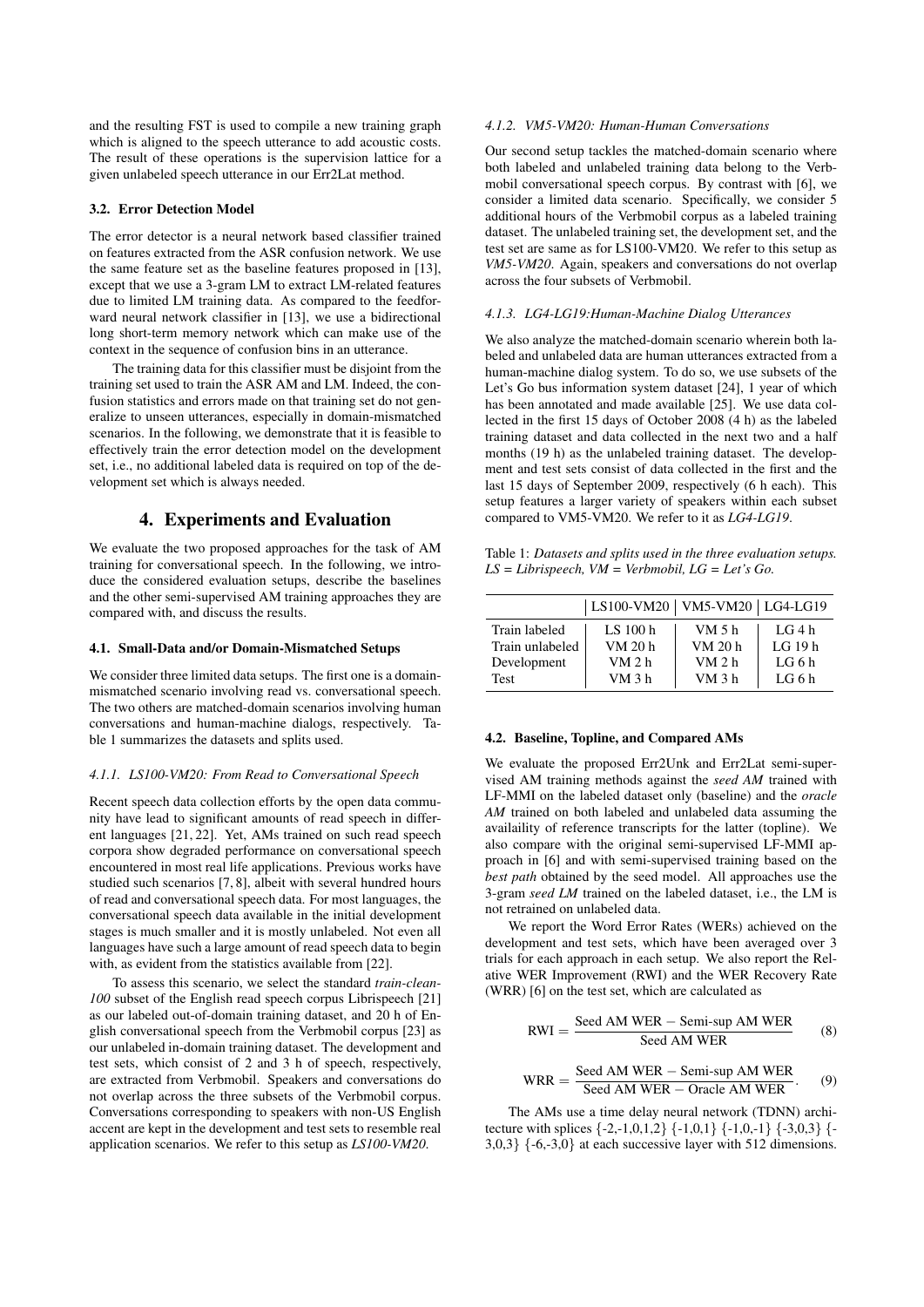Inputs are 40 Mel-frequency cepstral coefficients and 100 dimensional online i-vectors [4, 26]. The i-vector extractor is trained on the combined labeled and unlabeled datasets.

ASR error detector's F1 scores, with learning entirely on the development set and evaluation on the unlabeled train set, for classes ( $\langle$ no-error $\rangle$ ,  $\langle$ eps $\rangle$ ,  $\langle$ error $\rangle$ ) are (0.84, 0.80, 0.69), (0.87, 0.88, 0.51), and (0.88, 0.85, 0.65) for setups LS100-VM20, VM5-VM20, and LG4-LG19, respectively.

For the semi-supervised LF-MMI and Err2Lat methods, phone-levels LMs for creating the denominator FST are estimated from both labeled and unlabeled data. A weight of 3:2 is chosen for phone sequences from labeled vs. unlabeled data, without any tuning. Additionally, graph costs from the lattice are added with an LM scale of 0.5 [6]. Because the denominator FST resulting from the Err2Unk method may include too many  $\langle$ unk $\rangle$  phones and lead to increased deletion error, we remove  $\langle$ unk $\rangle$  arcs from the final HCLG decoding graph [27]. Removing  $\langle$ unk $\rangle$  from the HCLG decoding graph did not improve the WER for other compared approaches.

### 4.3. Results and Discussion

Table 2 reports the results in the LS100-VM20 setup, wherein labeled data is read speech (Librispeech 100 h) and unlabeled data is conversational speech (Verbmobil 20 h). In this domainmismatched, limited data scenario, semi-supervised LF-MMI is outperformed by the simpler, best-path semi-supervised training approach. The proposed Err2Unk semi-supervised training approach achieves the lowest WER, while the proposed Err2Lat approach gives a (statistically significant) higher WER than Err2Unk on the test set. Err2Lat is statistically equivalent to best-path semi-supervision, further suggesting that alternative paths from lattice supervision may not be helping in this setup. More experiments are required to confirm this.

Table 2: *WER (%) achieved in the domain-mismatched read vs. conversational speech setup (LS100-VM20). (Best result, and ones statistically equivalent to it at p=0.05, are in bold font.)*

| Type of Supervision | Dev<br>WER | <b>Test</b><br>WER | <b>Test</b><br><b>RWI</b> | <b>Test</b><br>WRR |
|---------------------|------------|--------------------|---------------------------|--------------------|
| seed (LS100)        | 41.07      | 40.95              |                           |                    |
| Semi-sup best path  | 38.37      | 38.02              | 7.1%                      | 27.3%              |
| Semi-sup LF-MMI     | 39.13      | 39.34              | 3.9%                      | 15.0%              |
| Semi-sup Err2Unk    | 38.08      | 37.62              | 8.1%                      | 31.0%              |
| Semi-sup Err2Lat    | 38.21      | 37.97              | 7.3%                      | 27.7%              |
| oracle (LS100+VM20) | 31.59      | 30.22              |                           |                    |

Table 3 presents the results in the domain-matched VM5- VM20 setup, wherein labeled and unlabeled data are both from the Verbmobil dataset. The baseline trained with just 5 h of labeled in-domain data outperforms the one trained with 100 h of out-of-domain data in Table 2. Furthermore, the relative improvements over the baseline achieved by all semi-supervised training methods, except best-path, are about twice bigger than above. In this setup, the proposed Err2Lat semi-supervised training method gives the lowest WER on par with classical semi-supervised LF-MMI. Note that the unlabeled training set and the development and test sets are identical in both tables, hence these results are directly comparable.

Finally, Table 4 shows the performance in the domainmatched LG4-LG19 setup, wherein labeled and unlabeled data both come from Let's Go. Err2Unk semi-supervised training

Table 3: *WER (%) achieved in the matched-domain human conversation setup (VM5-VM20). (Best result, and ones statistically equivalent to it at p=0.05, are highlighted in bold.)*

| Type of Supervision | Dev<br>WER | <b>Test</b><br>WER | <b>Test</b><br><b>RWI</b> | <b>Test</b><br>WRR |
|---------------------|------------|--------------------|---------------------------|--------------------|
| seed (VM5)          | 37.95      | 37.84              |                           |                    |
| Semi-sup best path  | 33.45      | 33.66              | 11.1%                     | 36.4%              |
| Semi-sup LF-MMI     | 30.90      | 31.67              | 16.3%                     | 53.7%              |
| Semi-sup Err2Unk    | 30.65      | 32.00              | 15.4%                     | 50.8%              |
| Semi-sup Err2Lat    | 30.43      | 31.42              | 17.0%                     | 55.9%              |
| oracle (VM5+VM20)   | 26.26      | 26.35              |                           |                    |

gives the lowest WER and performs almost as well as the fully supervised topline, with an impressive WRR of 89.1%. Err2Lat gives a similar but slightly higher WER than Err2Unk, with the difference being statistically significant on the test set.

Overall, Err2Unk performs better than Err2Lat on LS100- VM20 and LG4-LG19 but not on VM5-VM20 where the error detector achieves a lower F1 score for the  $\langle$ error $\rangle$  class, as mentioned in Section 4.2. Analysis of the error detection tradeoff should give finer control on these proposed methods.

Table 4: *WER (%) achieved in the matched-domain humanmachine dialog setup (LG4-LG19). (Best result, and ones statistically equivalent to it at p=0.05, are highlighted in bold.)*

| Type of Supervision                                                                                              | <b>Test</b><br>Dev<br>WER<br>WER                                                                         | <b>Test</b><br><b>RWI</b>           | <b>Test</b><br><b>WRR</b>        |
|------------------------------------------------------------------------------------------------------------------|----------------------------------------------------------------------------------------------------------|-------------------------------------|----------------------------------|
| seed (LG4)<br>Semi-sup best path<br>Semi-sup LF-MMI<br>Semi-sup Err2Unk<br>Semi-sup Err2Lat<br>oracle (LG4+LG19) | 37.90<br>37.10<br>33.04<br>34.29<br>32.67<br>33.86<br>32.71<br>31.25<br>32.90<br>31.65<br>32.09<br>30.53 | $10.9\%$<br>11.9%<br>15.8%<br>14.7% | 61.8%<br>67.4%<br>89.1%<br>83.0% |

# 5. Conclusion

Existing methods for semi-supervised training of acoustic model using LF-MMI exhibit a different behavior in small-data and/or domain-mismatched scenarios. We proposed two new methods which use an error detector to control the supervision provided for learning from unlabeled speech data. An evaluation on three different limited data setups, emulating domainmismatched and real application scenarios, confirms that error detection driven supervision performs better than classical bestpath or lattice-based based semi-supervised LF-MMI training. WRRs of 28 to 89% are reported. Our future work will explore finer error control and methods to bias the lattice supervision.

# 6. Acknowledgments

This work was supported by the European Union's Horizon 2020 Research and Innovation Program under Grant Agreement No. 825081 COMPRISE (https://www. compriseh2020.eu/). Experiments were carried out using the Grid'5000 testbed, supported by a scientific interest group hosted by Inria and including CNRS, RENATER and several Universities as well as other organizations (see https: //www.grid5000.fr).